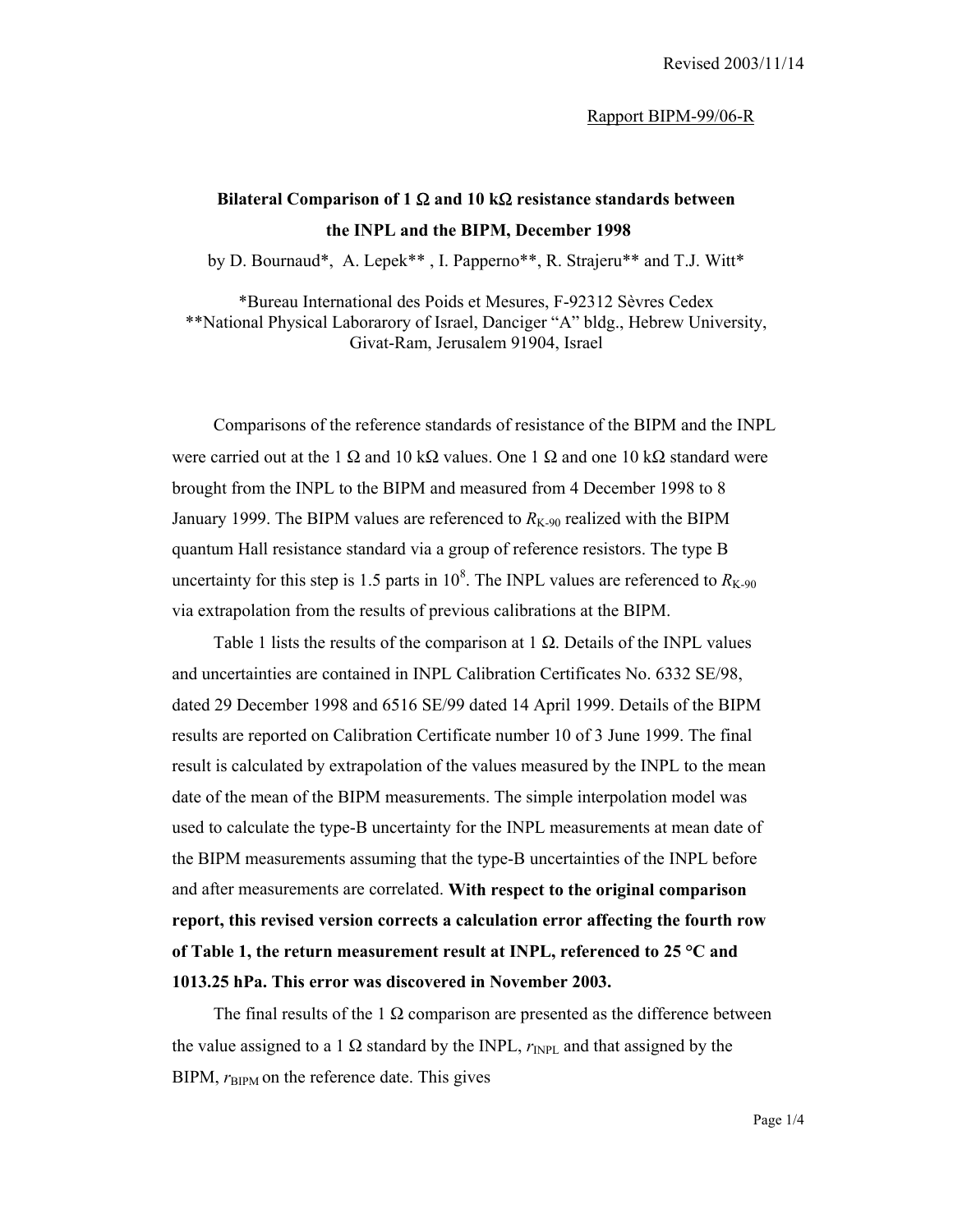$$
r_{\text{INPL}} - r_{\text{BIPM}} = 0.18 \,\mu\Omega
$$
;  $u_c = 0.15 \,\mu\Omega$ , on 1998/12/20,

where  $u_c$  is the combined type A and type B standard (1- $\sigma$ ) uncertainty from both laboratories.

 Table 2 lists the results of the comparison at 10 kΩ. Details of the INPL values and uncertainties are contained in INPL Calibration Certificates No. 6331 SE/98, dated 29 December 1998 and 6538 SE/99 dated 14 April 1999. Details of the BIPM results are reported on Calibration Certificate number 9 of 3 June 1999. The final result is calculated by interpolation of the values measured by the INPL to the mean date of the mean of the BIPM measurements. The simple interpolation model was used to calculate the type-B uncertainty for the INPL measurements at mean date of the BIPM measurements assuming that the type-B uncertainties of the INPL before and after measurements are correlated.

The final results of the 10 kΩ comparison are presented as the difference between the value assigned to a 10 k $\Omega$  standard by the INPL,  $R_{\text{INPL}}$  and that assigned by the BIPM,  $R_{\text{BIPM}}$  on the reference date. This gives

$$
R_{\text{INPL}} - R_{\text{BIPM}} = -0.0083 \Omega
$$
;  $u_c = 0.0059 \Omega$ , on 1998/12/20,

where  $u_c$  is the combined type A and type B standard  $(1-\sigma)$  uncertainty from both laboratories.

 Two factors limit the completeness of the uncertainty budget. First, for each value of resistance, only a single traveling standard was used. It would have been preferable to use three well-characterized resistors of each value. Second, BIPM resistance measurements are carried out at 23 °C and INPL measurements are carried out at 25 °C. Since the uncertainties in the values of the temperature coefficients are not given, and perhaps not known, it is not possible to evaluate the contribution to the uncertainty of the final results due to the difference in temperatures.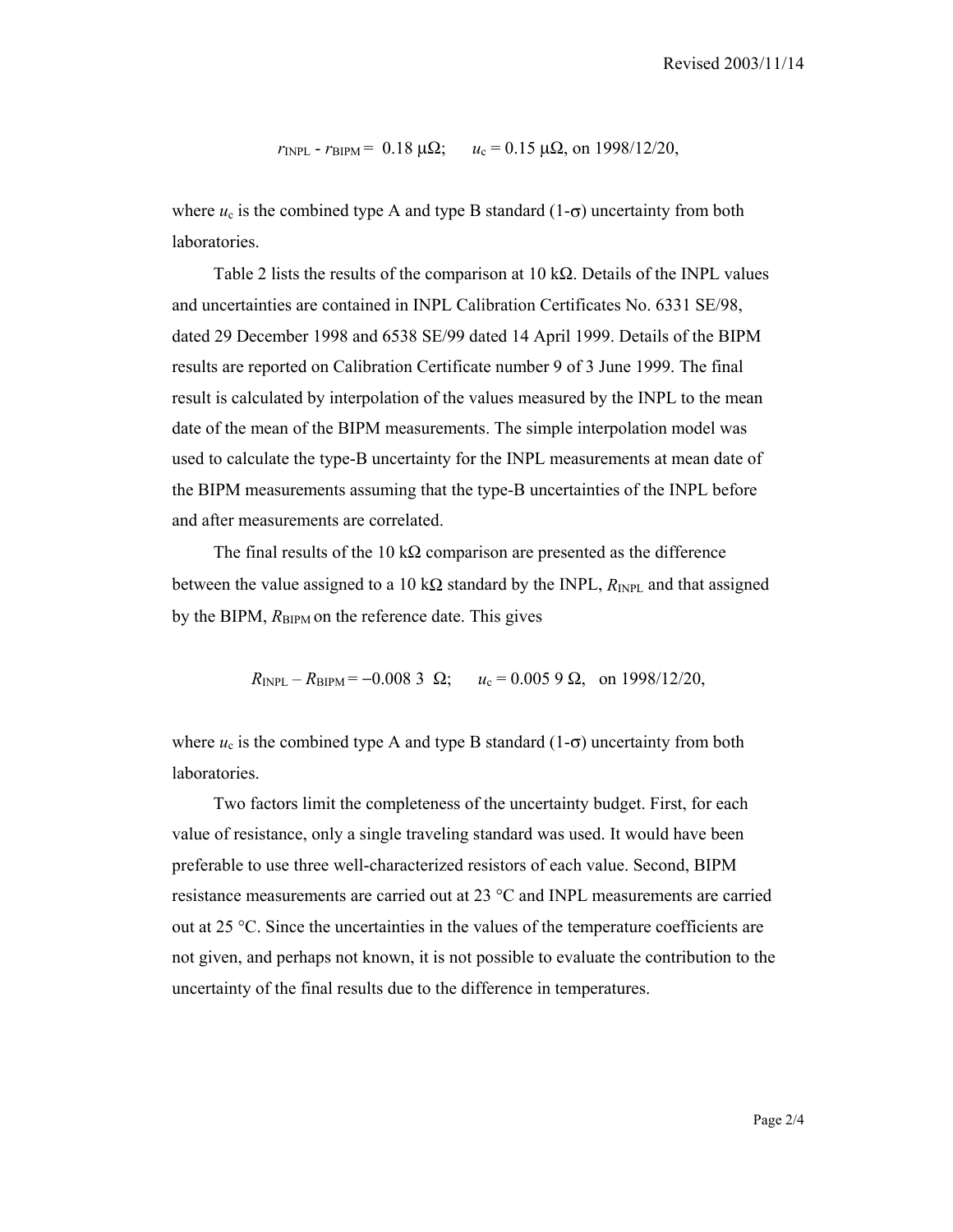| Serial number                                    | 1915154             |
|--------------------------------------------------|---------------------|
| Mean date (yy/mm/dd)                             | 98/12/20            |
| INPL value, before transport                     | $0.99999648 \Omega$ |
| INPL value, after transport                      | $0.99999677 \Omega$ |
| INPL value on mean date $R_{\text{INPL}}$        | $0.99999665 \Omega$ |
| INPL type-A standard uncertainty                 | $0.02 \mu\Omega$    |
| INPL type-B standard uncertainty                 | $0.15 \mu\Omega$    |
| INPL combined standard uncertainty               | $0.15 \mu\Omega$    |
|                                                  |                     |
| BIPM value on mean date $R_{\text{BIPM}}$        | $0.99999647 \Omega$ |
| BIPM type-A standard uncertainty                 | $0.001 \mu\Omega$   |
| BIPM type-B standard uncertainty                 | $0.015 \mu\Omega$   |
| BIPM combined standard uncertainty               | $0.015 \mu\Omega$   |
|                                                  |                     |
| $(r_{\text{INPL}} - r_{\text{BI}})$              | $0.18 \mu\Omega$    |
| Combined Type-A and type-B                       | $0.15 \mu\Omega$    |
| uncertainty in $(r_{\text{INPL}}-r_{\text{BI}})$ |                     |

Table 1. Results of the comparison at 1  $\Omega$ , referred to 25.000 °C using the temperature coefficients supplied by the INPL.